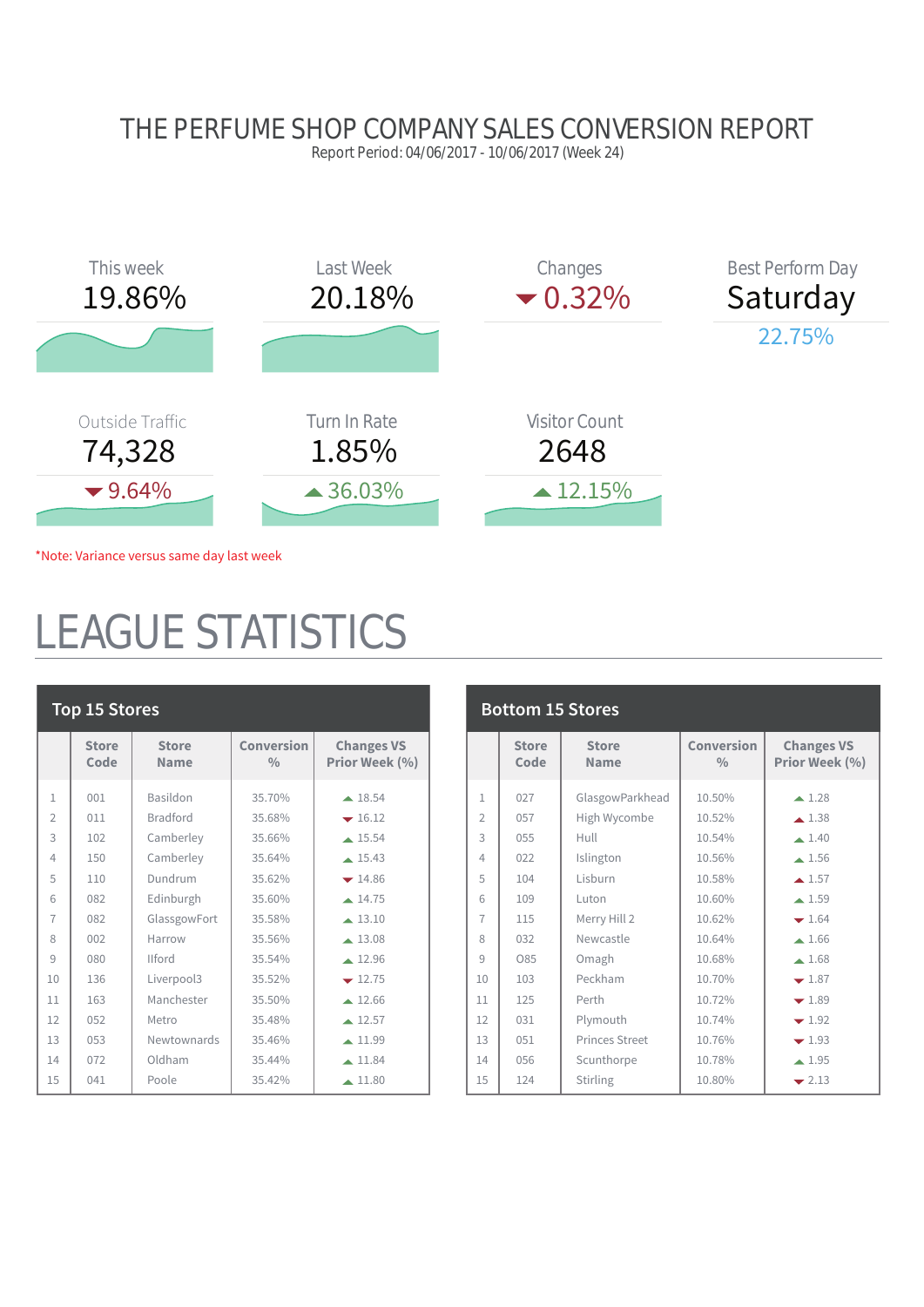# S CONVERSIO



| Week 18   | <b>No. of Visitor</b> | <b>Sales Volume</b> | Conversion |
|-----------|-----------------------|---------------------|------------|
| Monday    | 161                   | 24                  | 17%        |
| Tueday    | 158                   | 20                  | 10%        |
| Wednesday | 94                    | 21                  | 7%         |
| Thursday  | 163                   | 30                  | 7%         |
| Friday    | 213                   | 47                  | 3%         |
| Saturday  | 261                   | 62                  | 14%        |
| Sunday    | 397                   | 87                  | 10%        |
| Total     | 1447                  | 291                 | 10%        |

#### Weekly Trend



#### Daily Trend

 $\blacksquare$  No. of Visitor  $\blacksquare$  - Conversion 40 No. of Visitor No. of Visitor 20 30 15 20 10 10 5 Fri 14/04 Thu 30/03 Fri 31/03 Sat 01/04 Sun 02/04 Mon 03/04 Tue 04/04 Wed 05/04 Thu 06/04 Fri 07/04 Sat 08/04 Sun 09/04 Mon 10/04 Tue 11/04 Wed 12/04 Thu 13/04 Sat 15/04 Sun 16/04 Mon 17/04 Tue 18/04 Wed 19/04 Thu 20/04 Fri 21/04 Sat 22/04 Sun 23/04 Mon 24/04 Tue 25/04 Wed 26/04 Thu 27/04 Fri 28/04 Sat 29/04





### Conversion (%) Conversion (%)

Day